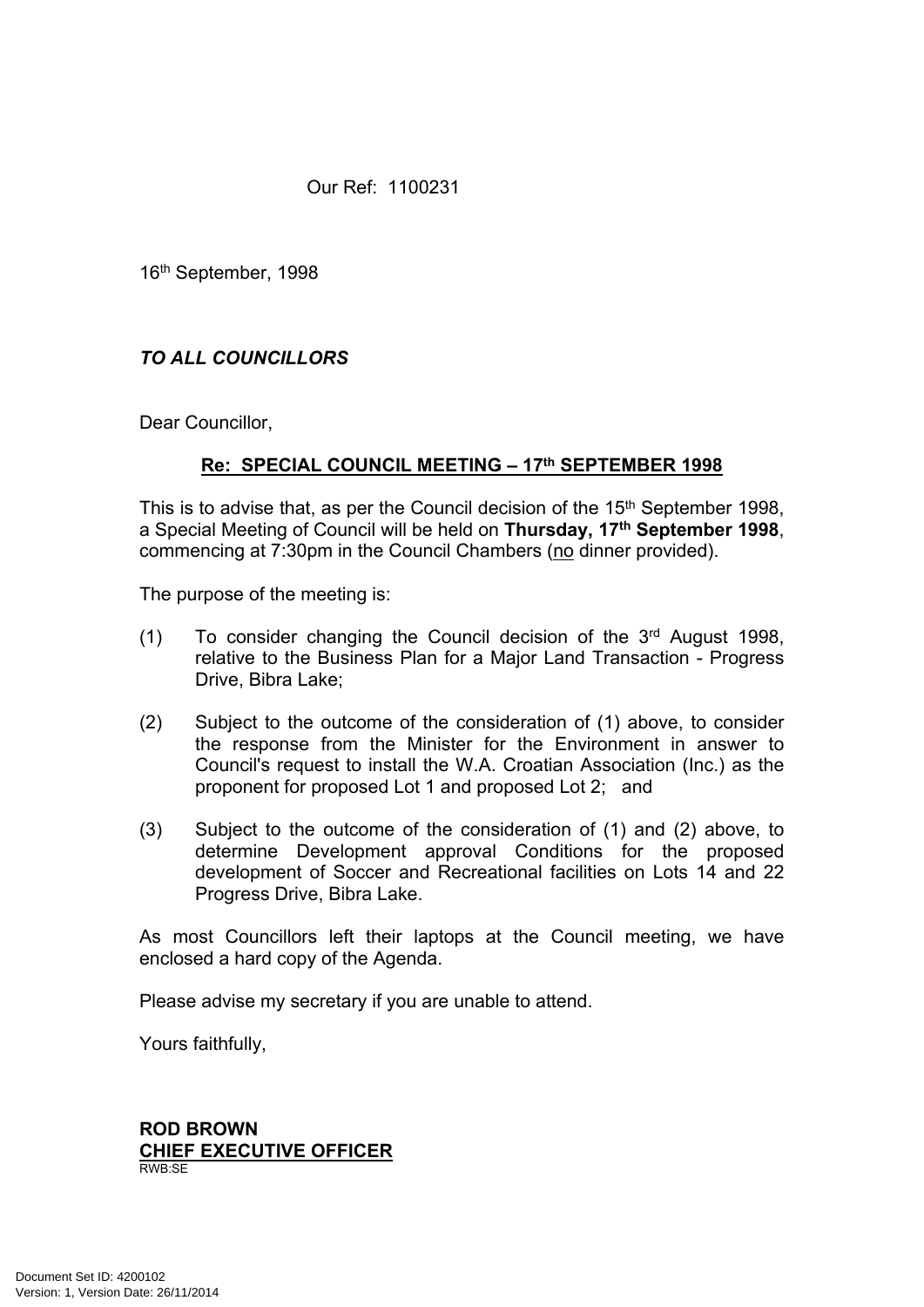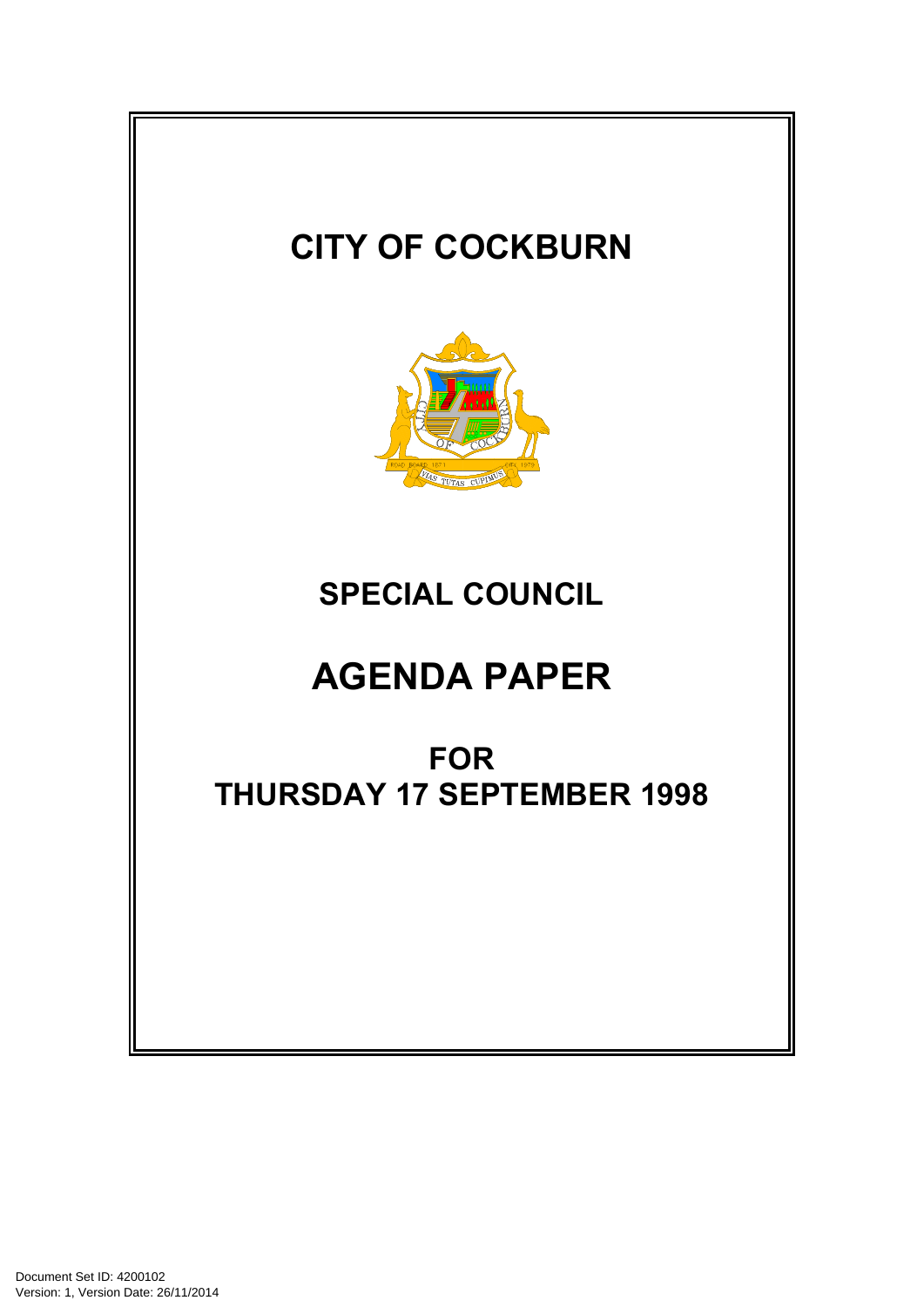# **CITY OF COCKBURN**

## **SUMMARY OF AGENDA TO BE PRESENTED TO THE SPECIAL COUNCIL MEETING TO BE HELD ON THURSDAY, 17 SEPTEMBER 1998 AT 7:30P.M.**

## **Page**

| $1_{-}$        | APPOINTMENT OF PRESIDING MEMBER [IF REQUIRED]1                                                                                                                           |
|----------------|--------------------------------------------------------------------------------------------------------------------------------------------------------------------------|
|                |                                                                                                                                                                          |
| 3              |                                                                                                                                                                          |
| 4              |                                                                                                                                                                          |
| 5.             | (SCM9/98) - PROPOSED REVOCATION OF COUNCIL DECISION - 3rd                                                                                                                |
| 6.             | (SCM9/98) - BUSINESS PLAN FOR A MAJOR LAND TRANSACTION -<br>PROGRESS DRIVE, BIBRA LAKE - FORMAL RESPONSE FROM THE<br>MINISTER FOR THE ENVIRONMENT (1100231) (LCD) 3      |
| 7 <sub>1</sub> | (SCM9/98) - PROPOSED DEVELOPMENT APPROVAL CONDITIONS -<br>SOCCER AND RECREATIONAL DEVELOPMENT - LOTS PT 14 AND<br>22 PROGRESS DRIVE, BIBRA LAKE (1100231) (NORTH) (SR) 8 |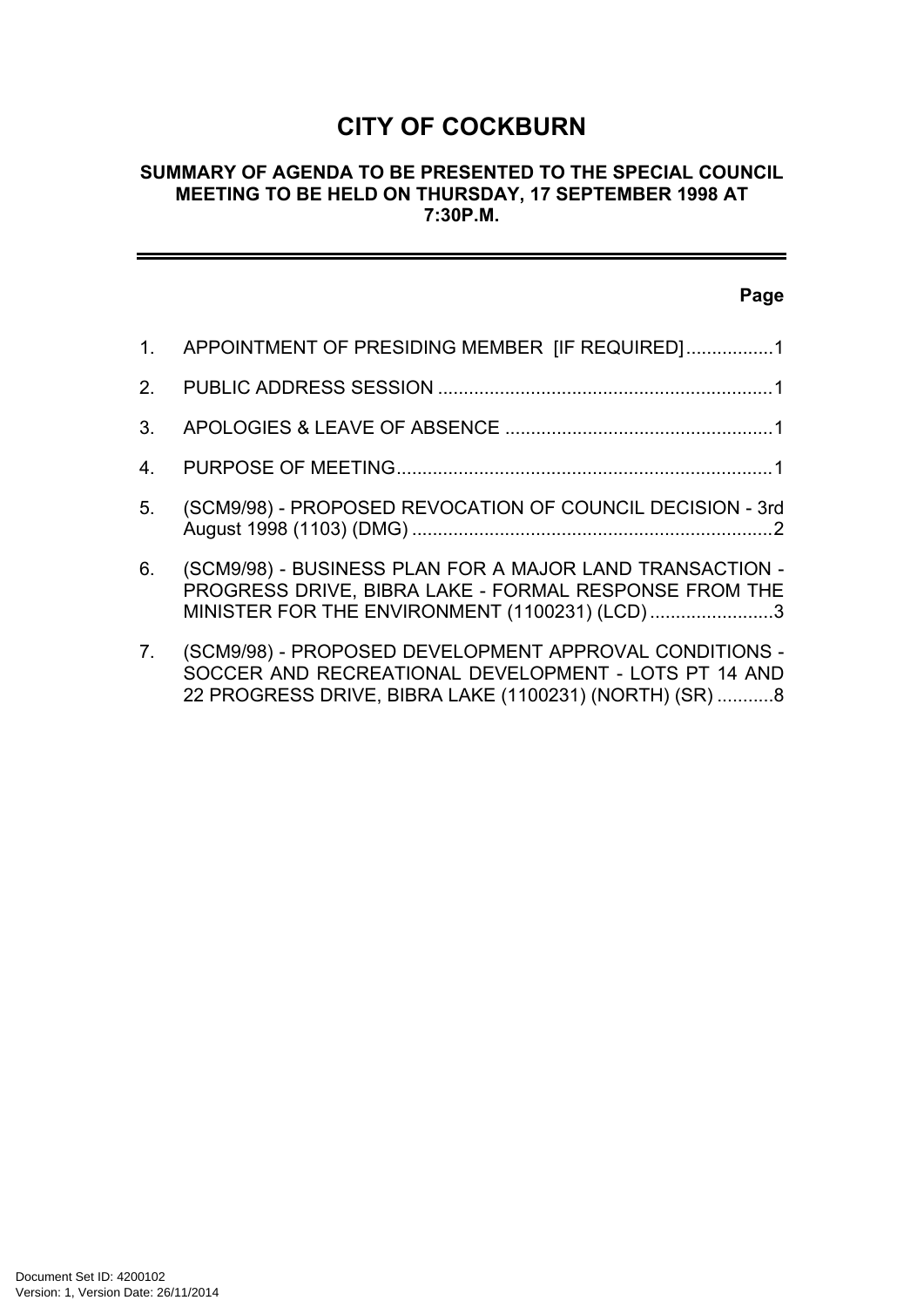# **CITY OF COCKBURN**

**AGENDA TO BE PRESENTED TO THE SPECIAL COUNCIL MEETING TO BE HELD ON THURSDAY, 17 SEPTEMBER 1998 AT 7:30 P.M.**

## <span id="page-3-0"></span>**1. APPOINTMENT OF PRESIDING MEMBER [IF REQUIRED]**

## <span id="page-3-1"></span>**2. PUBLIC ADDRESS SESSION**

## <span id="page-3-2"></span>**3. APOLOGIES & LEAVE OF ABSENCE**

Clr Elpitelli - Apology

## <span id="page-3-3"></span>**4. PURPOSE OF MEETING**

- (1) To consider changing the Council decision of the 3rd August 1998, relative to the Business Plan for a Major Land Transaction - Progress Drive, Bibra Lake;
- (2) Subject to the outcome of the consideration of (1) above, to consider the response from the Minister for the Environment in answer to Council's request to install the W.A. Croatian Association (Inc.) as the proponent for proposed Lot 1 and proposed Lot 2; and
- (3) Subject to the outcome of the consideration of (1) and (2) above, to determine Development approval conditions for the proposed development of Soccer and Recreational facilities on Lots 14 and 22 Progress Drive, Bibra Lake.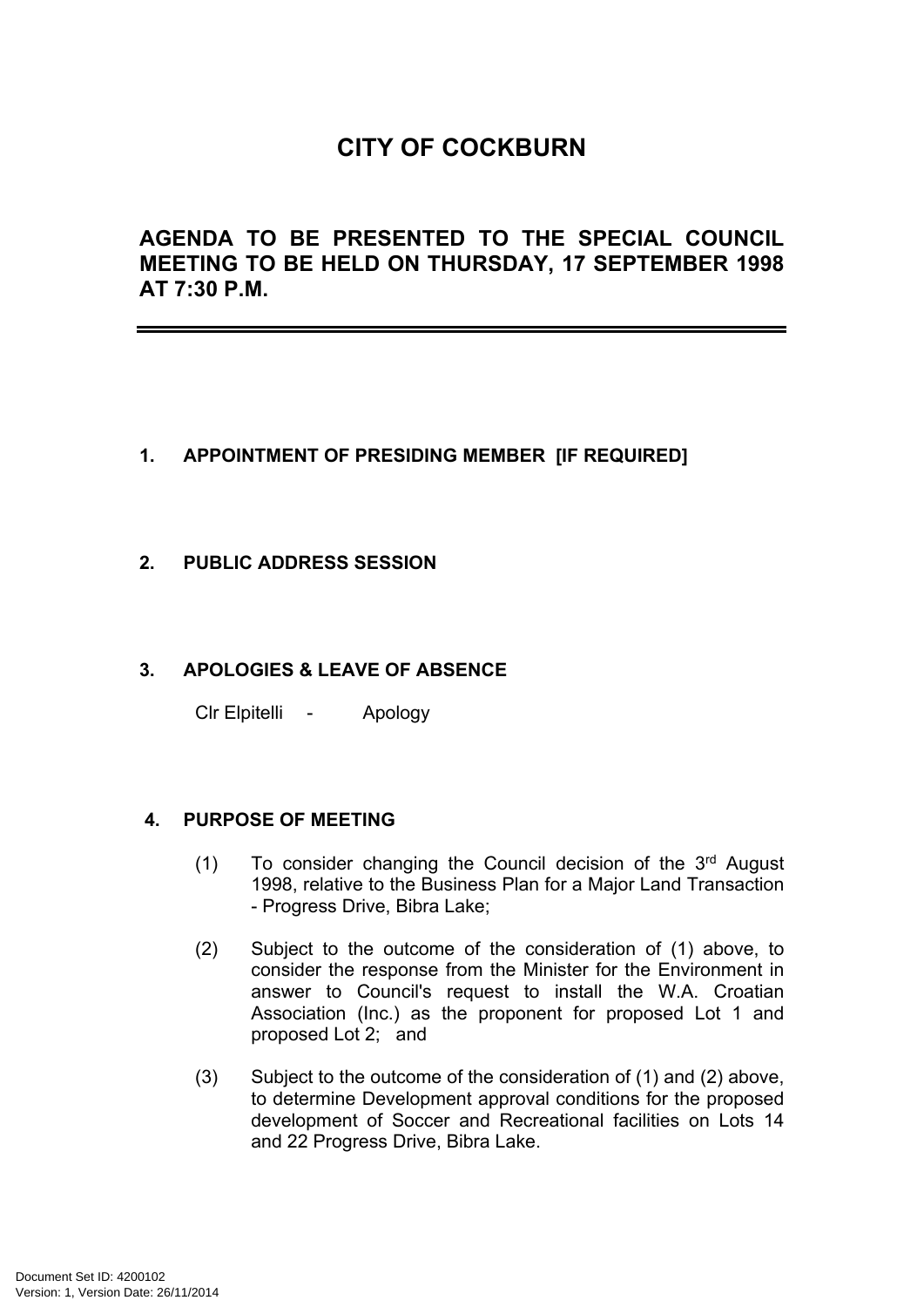## **5. (SCM9/98) - PROPOSED REVOCATION OF COUNCIL DECISION - 3rd August 1998 (1103) (DMG)**

#### <span id="page-4-0"></span>**RECOMMENDATION**

That Council, in accordance with Regulation 10 of the Local Government (Administration) Regulations 1996, revoke part 6 of the resolution of Council dated 3 August 1998 which reads:

"That all of the above being subject to the Minister for the Environment agreeing to the proponent of the development being the WACA in regards to proposed Lot 1 and proposed Lot 2 and not the City of Cockburn."

**NOTE: THIS REQUIRES EIGHT (8) COUNCILLORS TO INDICATE THEIR SUPPORT FOR THE REVOCATION**.

## **TO BE CARRIED BY AN ABSOLUTE MAJORITY OF COUNCIL**

#### **COUNCIL DECISION** That Council:

## **Background**

At the Council Meeting conducted on the 15<sup>th</sup> September 1998, an item was placed before Council to consider revoking a part of a previous Council resolution carried on the 3rd August 1998. The revocation motion was subsequently lost due to the lack of an Absolute Majority of Council voting in support of the motion.

Following this, a resolution was passed to conduct a Special Meeting of Council on the 17<sup>th</sup> September 1998, to reconsider the matters contained in Agenda Items 8.4 and 8.5 of the Council Meeting held on the 15<sup>th</sup> September 1998.

## **Submission**

In order for this process to comply with the legal requirements imposed by the Local Government Act 1995, it is necessary for an Absolute Majority of Council to indicate their support for the matter being considered, in addition to the recommended motion being carried by an Absolute Majority of Council.

## **Report**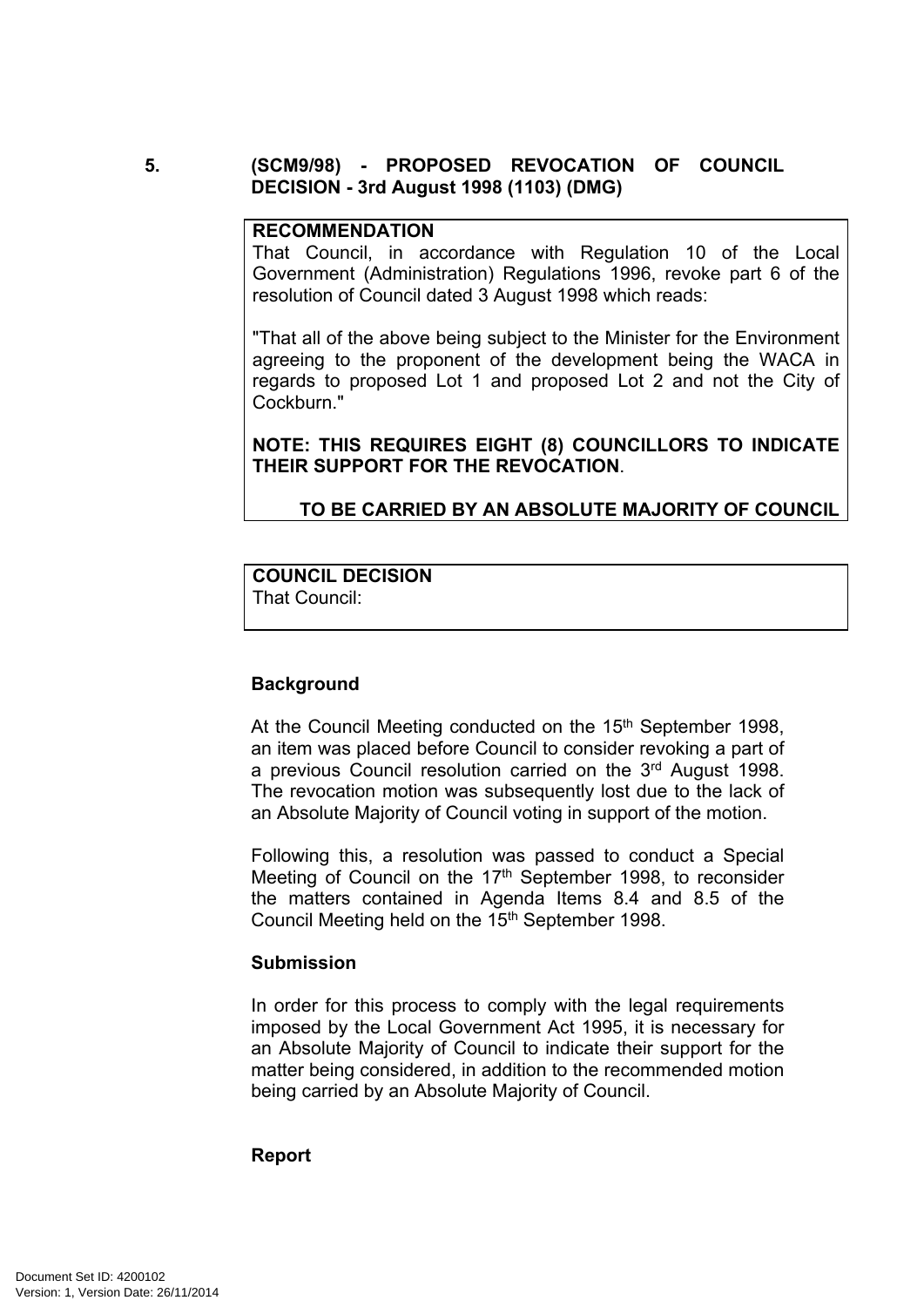N/A

**Strategic Plan/Policy Implications**

N/A

**Budget/Financial Implications**

<span id="page-5-0"></span>N/A

**6. (SCM9/98) - BUSINESS PLAN FOR A MAJOR LAND TRANSACTION - PROGRESS DRIVE, BIBRA LAKE - FORMAL RESPONSE FROM THE MINISTER FOR THE ENVIRONMENT (1100231) (LCD)**

## **RECOMMENDATION**

That Council resolve to:

- (1) Receive the letter from the Minister for the Environment dated 24 August 1998, in response to Council's request to install the WA Croatian Association (Inc.) as the proponent for proposed Lot 1 and proposed Lot 2;
- (2) Agree that Council and the WA Croatian Association (Inc.) be jointly and severally liable for the conditions and commitments relating to the development of Stage 1 of the project excluding the development on proposed Lot 1 (which is depicted on the plan that forms part of this item of business) at least until the project has substantially commenced; and
- (3) As soon as regular results have been demonstrated in relation to the monitoring of the ground water, a formal application be made to the Minister for the Environment to install the WA Croatian Association (Inc.) as the proponent for proposed Lot 2 and such shall form part of the lease in respects to the before mentioned property.

#### **COUNCIL DECISION** That Council:

## **Background**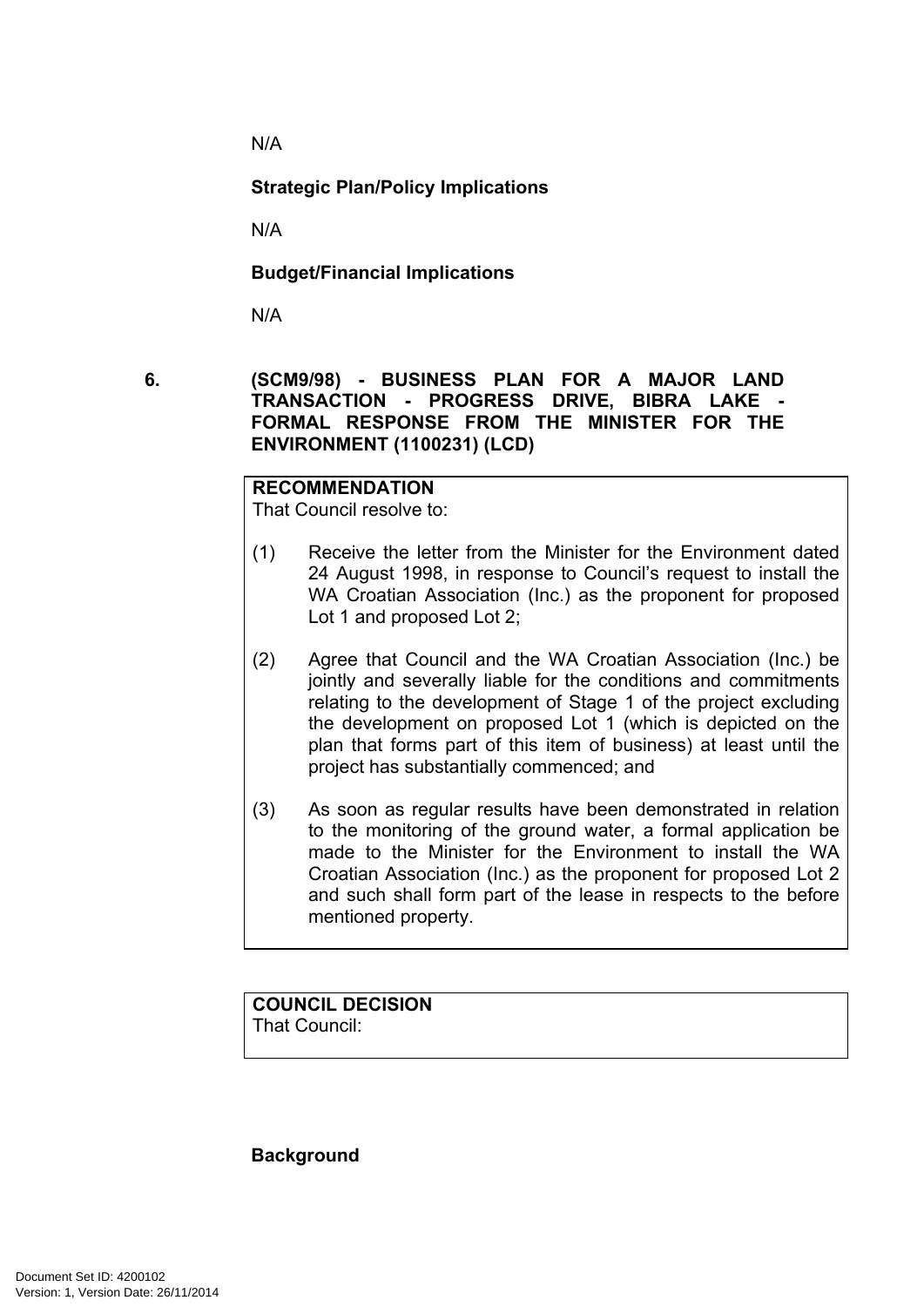Council, at its meeting held on 3 August 1998, adopted the following resolution:

"That Council resolve to:

- (1) Receive the submissions lodged as recorded in the Schedule of Submissions;
- (2) In consideration of the submissions received, proceed with the sale of Lot 1 Progress Drive, Bibra Lake and the lease of Lot 2 Progress Drive, Bibra Lake to the W.A. Croatian Association (Inc.) as proposed in the Business Plan prepared for this purpose;
- (3) Determine the extent of works to be undertaken with Council funds during 1998/99 up to an amount of \$222,450.00, as identified in the Schedule of Works contained in the Business Plan;
- (4) Inform all persons who lodged a submission of Council's decision and of Council's comment and response to their particular submission;
- (5) That the \$50,000.00 for Lot 3 earthworks be moved to future costs and to be determined when the need for the further playing fields is demonstrated and that this, being part 5., be considered a determination of 3. Above;
- (6) That all of the above being subject to the Minister for the Environment agreeing to the proponent of the development being the WACA in regards to proposed Lot 1 and proposed Lot 2 and not the City of Cockburn.

Part 6 of the aforementioned resolution does not permit the proposal to proceed unless the Minister for the Environment agrees to install the WA Croatian Association (Inc.) as the proponent for the development of Lot 1 and Lot 2.

The administration, with respects to part 4 above, has been implemented.

## **Submission**

The Minister for the Environment responded to Council's application to install the WA Croatian Association (Inc.) as the proponent for proposed Lot 1 and proposed Lot 2 on 24 August 1998, and the response reads as follows: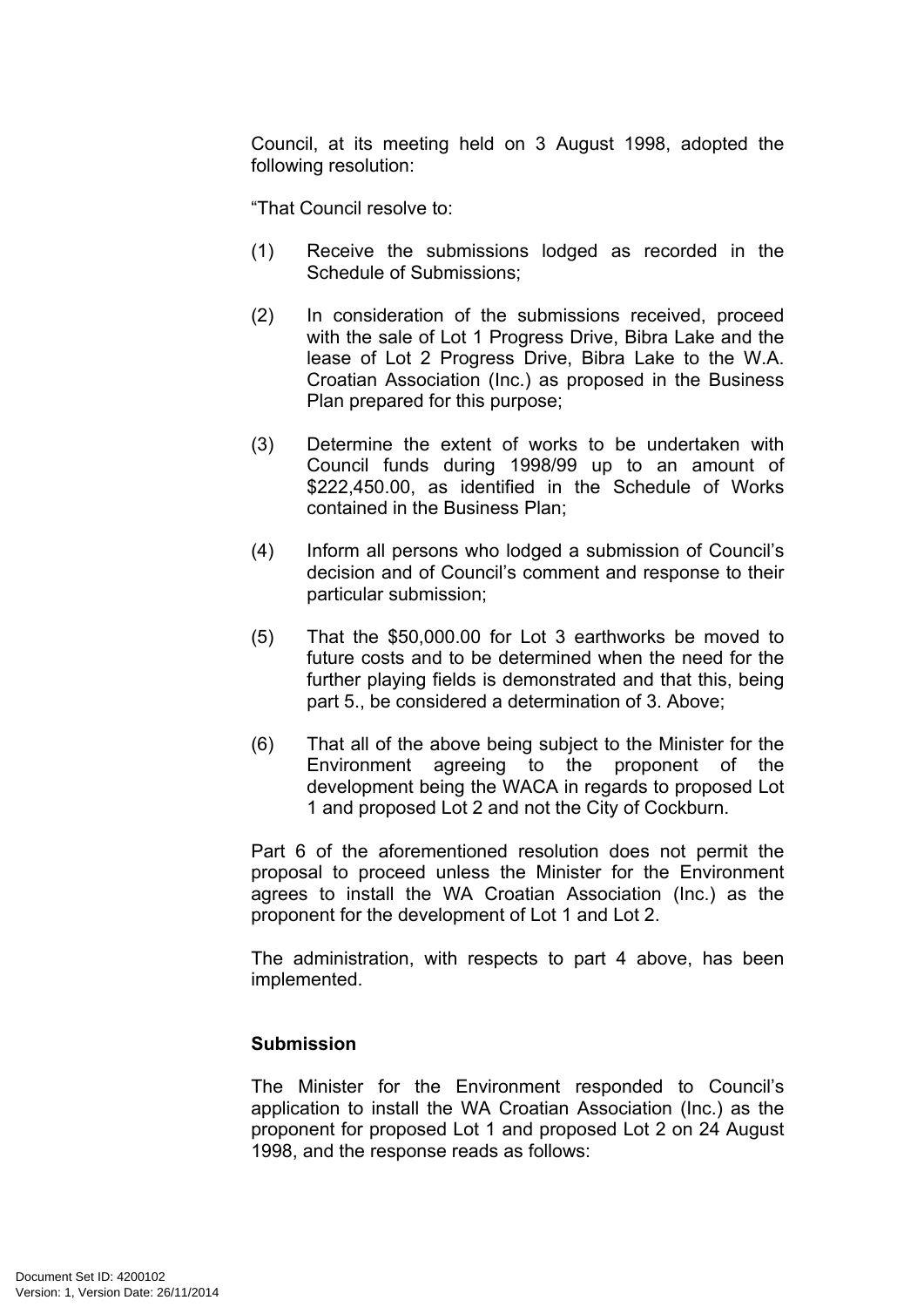Note: Proposed Lot 1 is now Lot 21, proposed Lot 2 is now Lot 22 and proposed Lot 3 is now part Lot 14.

*"As the City of Cockburn will be retaining ownership of Lot 22 and the wetland, I believe it would be more appropriate for the City of Cockburn and the Western Australian Croatian Association to be joint proponents. The Environmental Protection Authority (EPA) assessed the proposal on the understanding that the proponent for the development would be the City of Cockburn, at least until the project had substantially commenced. In addition, I dismissed a ground of appeal by the Conservation Council on the understanding that the City of Cockburn were to be the managers of the project.*

*Joint proponentship would allow the sale of Lot 21 and the lease of Lot 22 to the nominated replacement proponent, the Western Australian Croatian Association (Inc.). Joint proponentship would also provide the expertise and resources of the City of Cockburn to the ongoing management of the project. Both parties will be jointly and severally liable for the conditions and commitments relating to the development."*

## **Report**

It should be noted at the outset, that the preliminary survey identified the proposed subdivided property as Lot 1 [proposed to be sold to the WA Croatian Association (Inc.)], Lot 2 [to be leased to the WA Croatian Association (Inc.) for the development of a soccer pitch] and Lot 3 [Balance of Lot 14 Progress Drive]. However, the Diagram of Survey lodged with the Land Titles Office identifies the proposed subdivided property as Lot 21 [Lot 1], Lot 22 [Lot 2] and Part Lot 14 [Lot 3].

The Minister for the Environment has advised that both the Council and the WA Croatian Association (Inc.) will be jointly and severally liable for the conditions and commitments relating to the development. That is, Stage 1 of the project. The components and features of Stage 1 will be dealt with later in this report. The question is for how long will this arrangement remain in force. This question it is submitted, is answered by the phrase "at least until the project had substantially commenced" which has been underscored in the Ministers letter.

Mr Kim Taylor of the Department of Environmental Protection was approached to ascertain the meaning of the phrase. The phrase means "when the soccer pitch is in place, monitoring procedures have been implemented and regular results are demonstrated."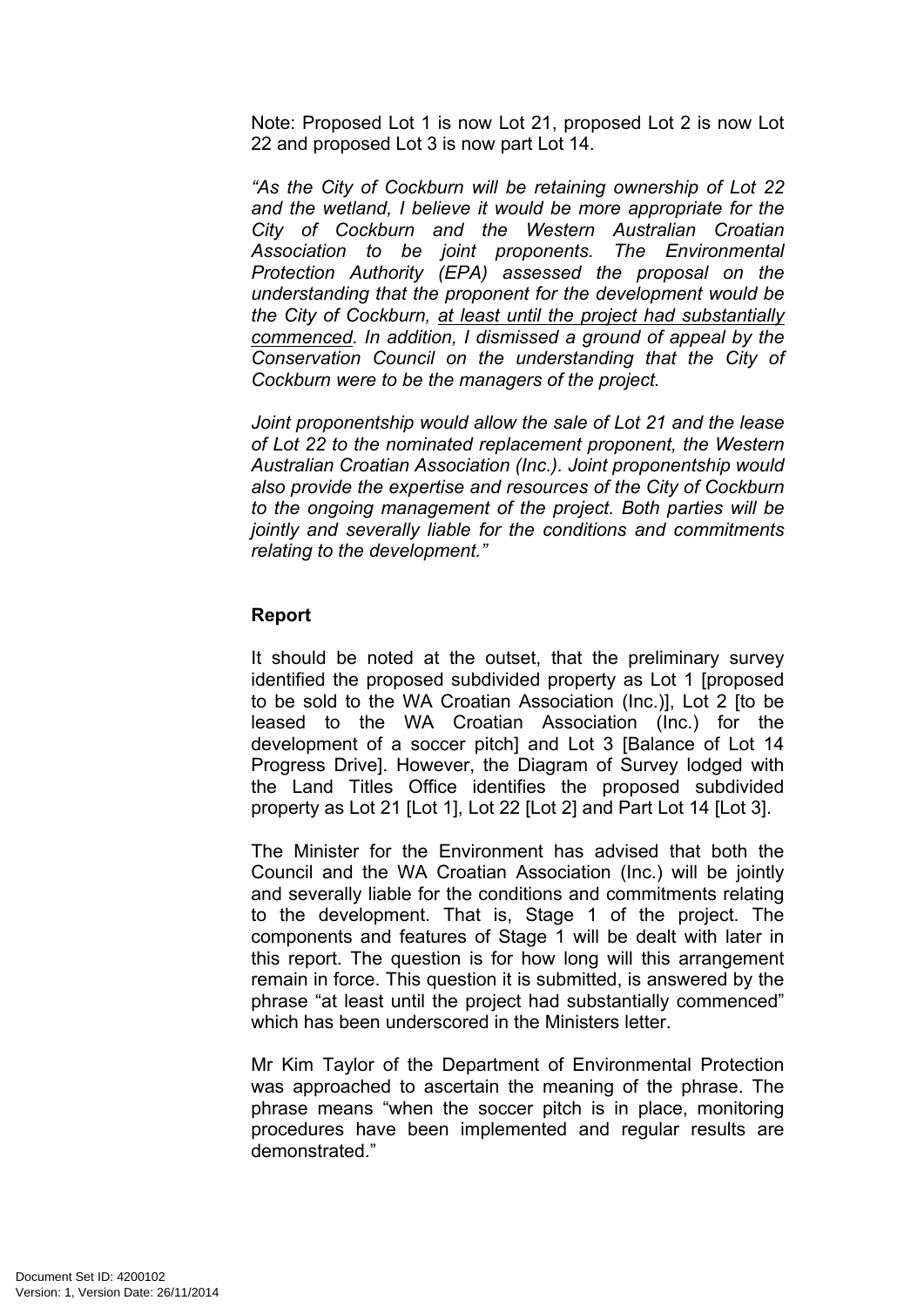With respects to the aforegoing such is governed by the development time frame of the soccer pitch, which at this point in time is not known. Taking a hypothetical view for no other reason than to foster discussion assume the soccer pitch development is completed within six [6] months of Council's formal approval. The management of the soccer pitch itself is subject to the Nutrient and Irrigation Management Plan [approved by the EPA] and the monitoring procedures will continue for a period of twelve [12] months. It is at the conclusion of this period that the monitoring results will be evaluated. Assuming that the results are satisfactory then there is no reason for not making an application to the Minister for the Environment to install the WA Croatian Association (Inc.) as the proponent for Lot 22. However, if the results are unsatisfactory then monitoring of the ground water will continue until the results are satisfactory.

The Minister's decision to make the City and the WA Croatian Association (Inc.) jointly and severally liable for the conditions and commitments, in respects to Lot 22 is in essence mirroring the decision of Council dated 3 June 1998. Council has resolved that Statement No. 000475 [which contains the conditions and commitments] is to form part of the contract of sale for Lot 21, which will be held in fee simple by the WA Croatian Association (Inc.). The conditions and commitments are also to form part of the lease for Lot 22. This decision places a common law obligation on the Association to comply with the conditions and commitments. Furthermore, Council has resolved that the Compliance Audit costs would be shared on an equal basis between the City and the Association.

The components and features of Stage 1 of the project are shown in Figure 1 below and this information can be related to Figure 2 (attached) which depicts a diagram of the property; Stage 1 has been hatched. Although the clubhouse and viewing stand is shown in Stage 1 Council has no involvement in this aspect of Stage 1 because the clubhouse will be built on private property.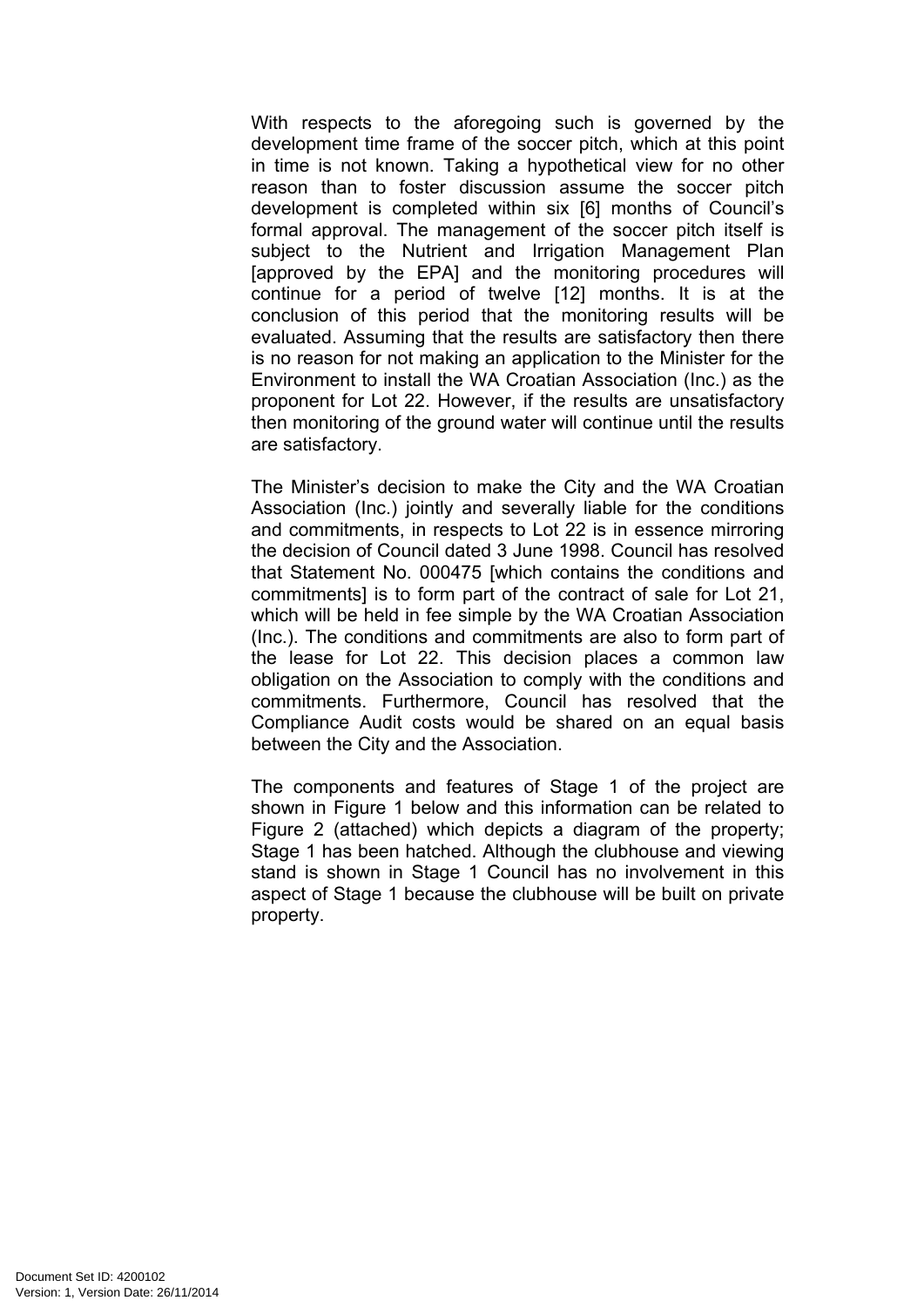| <b>Components</b>              | <b>Features</b>                  |
|--------------------------------|----------------------------------|
| <b>Senior Soccer Pitch</b>     | High Grade Turf                  |
|                                | Cut/Fill                         |
|                                | <b>Viewing Mounds</b>            |
| Bore No. 1                     | <b>Bore</b>                      |
| <b>Irrigation System</b>       | <b>Automatic Reticulation to</b> |
|                                | Pitch, Car Parks and             |
|                                | Landscaping                      |
| Clubhouse and<br>Viewing       | To be designed to high           |
| Stand                          |                                  |
|                                | Seating at front [plan 2]        |
| <b>Offsite Sewage Disposal</b> | Gravity flow to pump out wet     |
|                                | Well, thence rising main to main |
|                                | sewer.                           |
| <b>Car Parking Areas</b>       | Two bitumen car parks            |
|                                | Landscaped and drained           |
| <b>Access Road</b>             | Bitumen road                     |
| <b>Pedestrian Path</b>         | Limestone Path                   |
| Picnic Area                    | Irrigated turf                   |
| Drainage and Nutrient          | Detention and absorption         |
| <b>Management System</b>       | <b>Basins and drains</b>         |
| <b>Tree Planting</b>           | Native trees and shrubs          |

**FIGURE 1 Stage 1 – Components and Features**

Turning now to the issue of implications. What are the implications to Council in relation to Stage 1 of the project?

**Lot 21 Progress Drive, Bibra Lake** 

It is intended that the WA Croatian Association (Inc.) will hold this property in private ownership. The involvement Council will have in respects to this property is the adoption of Development Approvals to be recommended to the Western Australian Planning Commission.

**Lot 22 Progress Drive, Bibra Lake** 

The Minister for the Environment has advised that both Council and the WA Croatian Association (Inc.) will be jointly and severally liable.

The property is to be leased to the WA Croatian Association (Inc.) and the Association is required to develop the soccer pitch. The Association will also be responsible for compliance with the provision of the Nutrient and Irrigation Management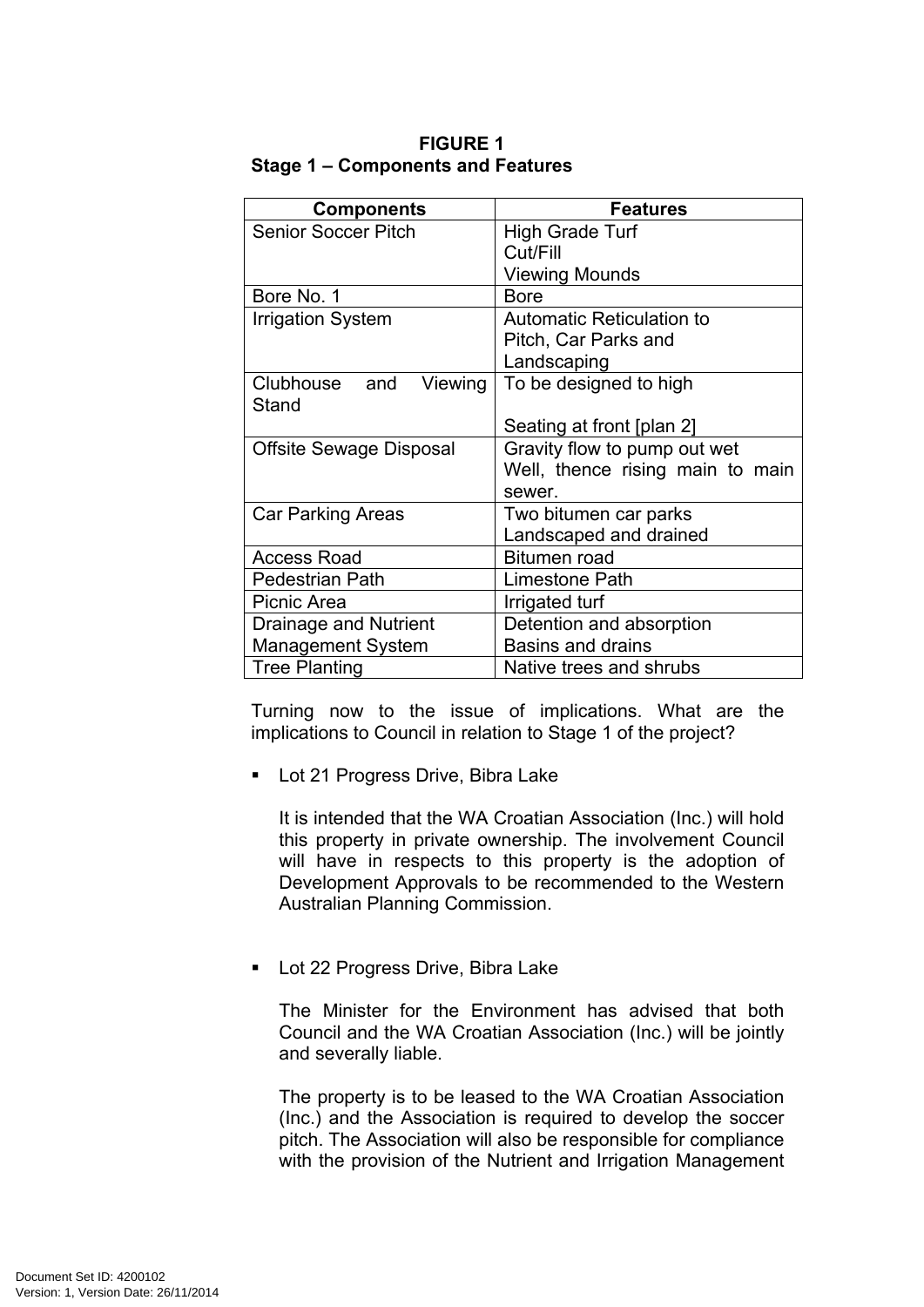Plan. Council has stipulated that such will be a common law liability.

Council has resolved that both Council and the Association will equally share the costs of the compliance audit. An Independent party, which is estimate cost in the vicinity of \$6,000.00 to does the compliance audit, and the costs are to shared equally between the City and the Association.

Basically Council will have a monitoring role in relation to this property.

**Part Lot 14 Progress Drive, Bibra Lake** 

Part Lot 14 Progress Drive will remain in the ownership of the City of Cockburn. The Nutrient and irrigation Management Plan applies to Part Lot 14 as well but will not be implemented until such time as Part Lot 14 is developed.

It is not considered that the Minister's response in not agreeing that the W.A.C.A. be the sole proponent of the overall development of both lots (previously known as Lot 1 and Lot 2), represents a significant departure from the Business Plan previously adopted by Council. Therefore, an Absolute Majority of Council is not necessary for this matter, as recommended, to be carried. A simple majority will be sufficient to carry such a resolution.

## **Strategic Plan/Policy Implications**

N/A

## **Budget/Financial Implications**

The financial implications were previously outlined in the Business Plan.

<span id="page-10-0"></span>**7. (SCM9/98) - PROPOSED DEVELOPMENT APPROVAL CONDITIONS - SOCCER AND RECREATIONAL DEVELOPMENT - LOTS PT 14 AND 22 PROGRESS DRIVE, BIBRA LAKE (1100231) (NORTH) (SR)**

# **RECOMMENDATION**

That Council resolve to:

(1) Recommend to the Western Australian Planning Commission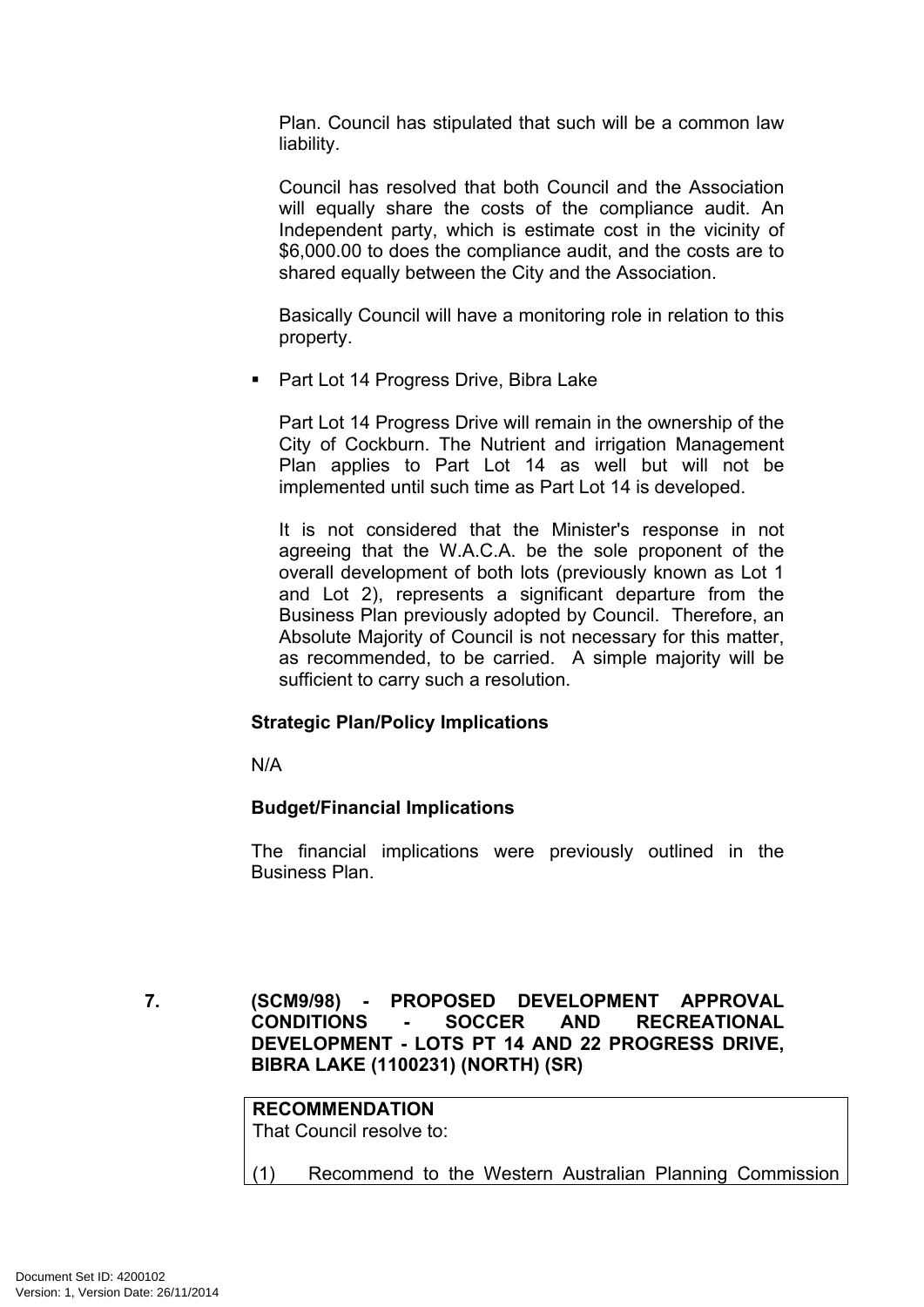that the following Development Approval conditions apply to the development of Lots 21, 22 and Part Lot 14 Progress Drive, Bibra Lake;

- 1. If the development, the subject of this approval, is not substantially commenced within a period of 2 years from the date of approval, the approval shall lapse and be of no further effect. Where an approval has lapsed, no development shall be carried out without the further approval of the responsible authority having first been sought and obtained,
- 2. Retaining wall(s) being constructed in accordance with a qualified Structural Engineer's design and a building licence being obtained prior to construction.,
- 3. The lot is included in the Eighth Schedule "District Heritage Significant Place in the Council's District Zoning Scheme No. 2 and therefore the Moreton Bay Fig trees are required to be protected and preserved.,
- 4. A plan or description of all signs for the proposed development (including signs painted on a building) shall be submitted to and approved by the Council as a separate application;
- 5. A landscape plan must be submitted to the Council and approved. For the purpose of these conditions a landscape plan shall be drawn to a scale of 1 : 100 and shall show the following:
	- (a) the location and type of existing and proposed trees and shrubs
	- (b) any lawns to be established
	- (c) any natural landscape areas to be retained; and
	- (d) those areas to be reticulated or irrigated.
- 6. No development or building work covered by this approval shall be commenced until the landscape plan has been submitted and approved, without the written consent of the Council;
- 7. The landscaping, in accordance with the approved detailed landscape plan, must be reticulated or irrigated and maintained to the satisfaction of Council;
- 8. All existing trees and vegetation within the area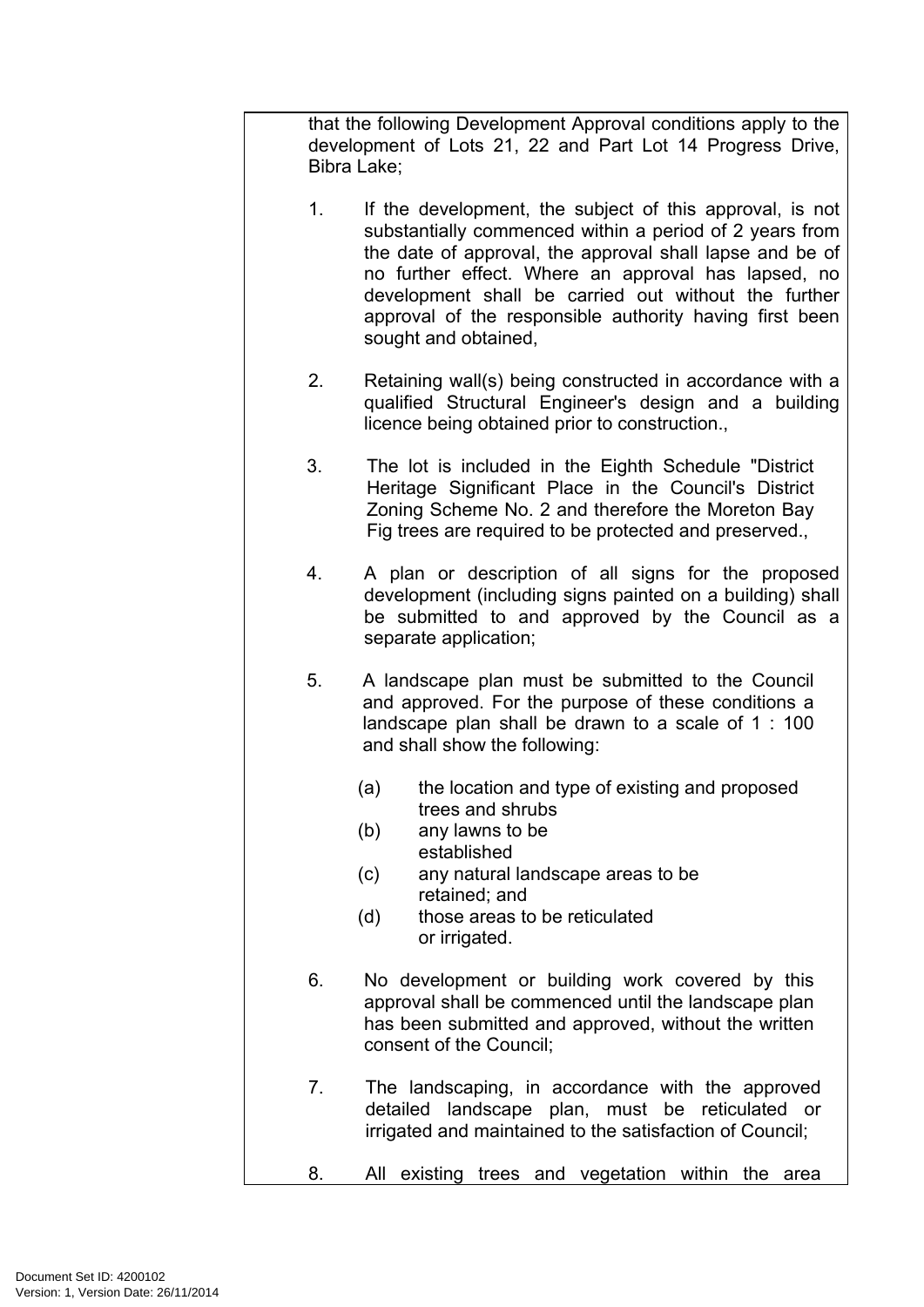designated "Conservation Section" on the attached plan are to be preserved to the satisfaction of the Council.,

- 9. Satisfactory arrangements being made with the Council for the provision of an easement for sewerage and other services required by the development,
- 10. Earthworks over the site and batters must be stabilized to prevent sand blowing, and appropriate measures shall be implemented within the time and in the manner directed by the Council in the c-vent that sand is blown from the site.,
- 11. Prior to applying for a Building Licence or commencement any site works a detailed contour plan showing existing contours and proposed contours shall be submitted. For the area of the site within ten [101 metres of Tappers Lake and the Moreton Bay fig trees the contours on the plan shall be depicted at a contour interval of at least 0.3 of a metre.,
- 12. Prior to applying for a Building Licence or the commencement of site works a detailed plan depicting the development of the soccer pitch area, seating and associated structures shall be submitted.,
- 13. The development must be connected to the Water Corporation's sewer;
- 14. All earthworks andlor associated drainage details shall be in accordance with plans and specifications submitted to and approved by the Council;
- 15. The vehicle parking area shall be sealed, drained and line marked in accordance with the approved plans and specifications,
- 16. A Building Licence must be issued before any work commences on the site,
- 17. The applicant providing the Council with a plan showing the exact location of any bores andlor wells on the site prior to applying for a Building Licence;
- 18. A detailed plan of all food preparation and storage and refuse areas must be submitted with an application for approval to establish a food premises in conjunction with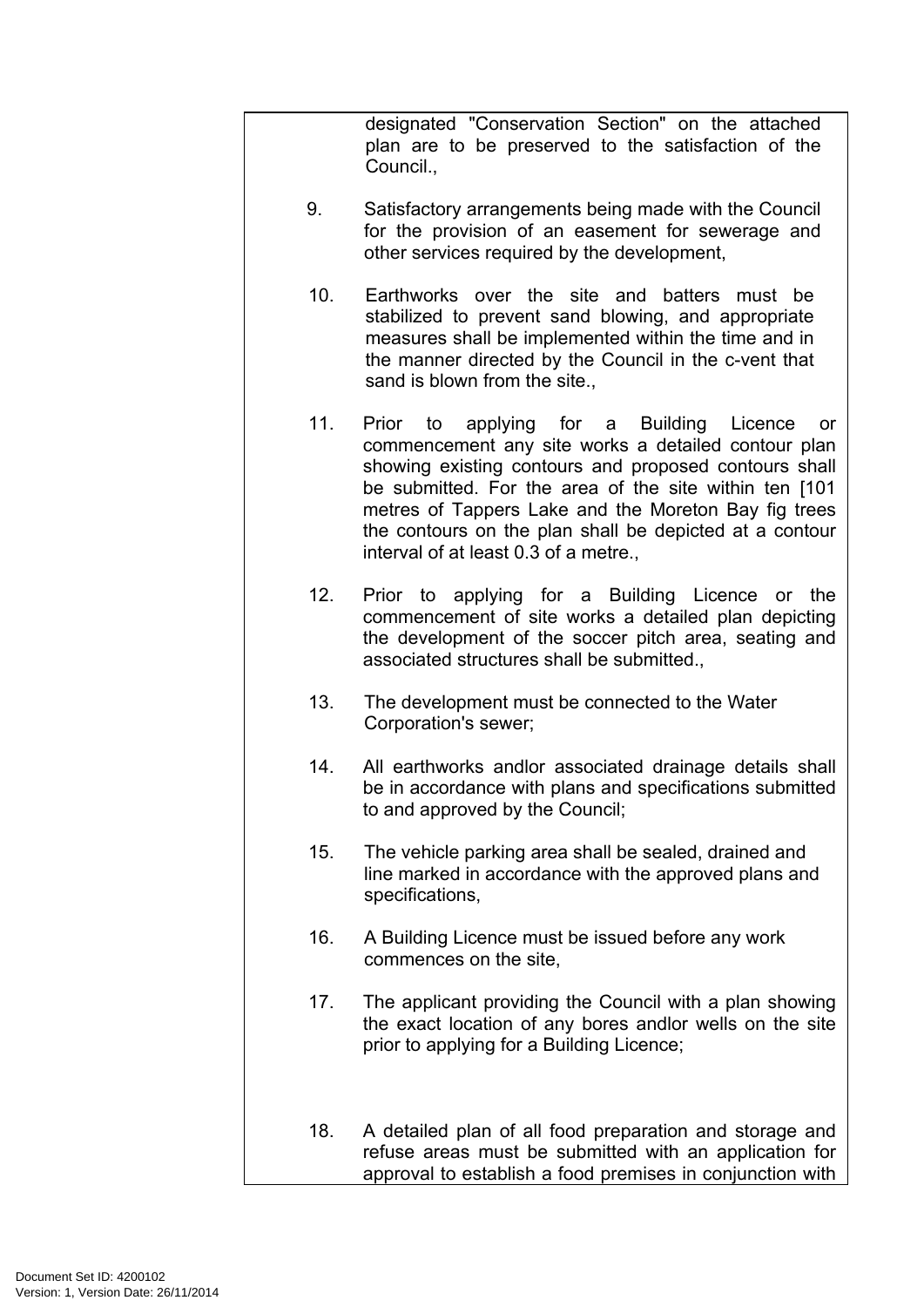the Building Licence application.,

- 19. Submission of mechanical engineering design drawings and specifications, together with certification by the design engineer that satisfy the requirements of the Australian Standard 3666 of 1989 for Air Handling and Water Systems, is to be submitted in conjunction with the Building Licence application.
- 20. A minimum of four [4] disabled carbays designed in accordance with Australian Standard 2890.1 - 1993 is to be provided in a location convenient to, and connected via a continuos accessible path/s to, the main entrance of the building/facility. Design and signage of the bay/s and path/s is to be in accordance with Australian Standard 1428.1 - 1993. Detailed plans and specifications illustrating the means of compliance with this condition are to be submitted in conjunction with the Building Licence application.,
- 21. Until the Council has Issued a certificate of Classification under Regulation 20 of the Building regulations 1989, there shall be no approval to use the building for the purposes of the development herein conditionally approved and the land shall not be used for any purpose,
- 22. Refuse bins adequate to service the development shall be provided to the satisfaction of the Council before the development is occupied or used,
- 23. Prior to the commencement of any on-site works, structural, detailed design and other plans required for a Building Licence application for the Clubhouse and ancillary structures are to be submitted and approved by the Council,
- 24. Satisfactory arrangements being made with Council for the implementation of the Environmental Management Commitments and Ministerial Conditions comprised in Ministerial Statement number 000475-,
- 25. The approval is to exclude any works outside the area depicted as Stage 1 on the attached plan.

## ADVISORY FOOTNOTES

1. Access and facilities for disabled persons is to be provided in accordance with the requirements of the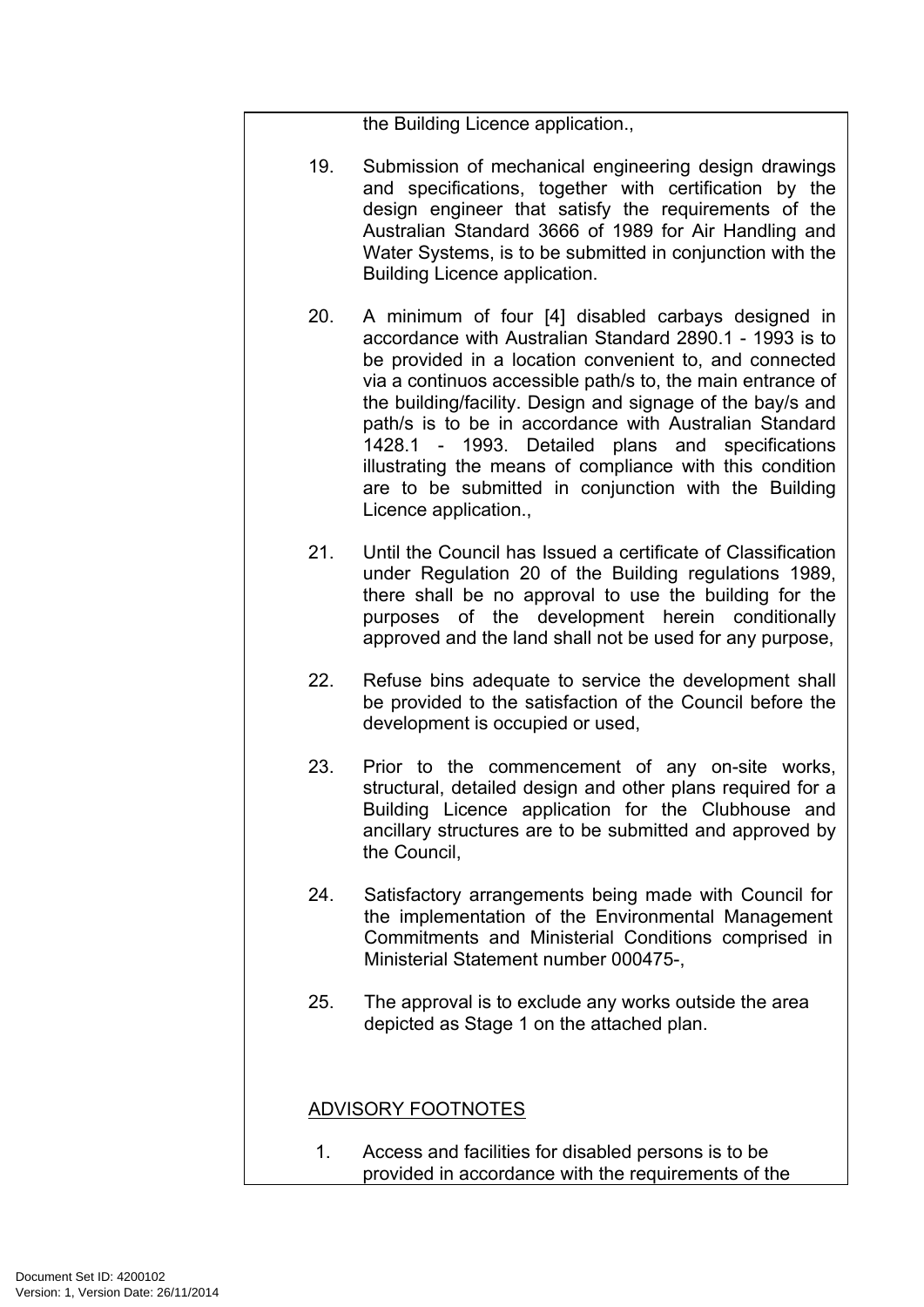Building Code of Australia.

2. This development has been defined as a public building and shall comply with the provisions of the Health Act 1911 relating to a public building, the Public Building Regulations. An application to construct, extend or alter a public building is to be submitted with the Building Licence application.

## **COUNCIL DECISION**

That Council:

## **Background**

The Ministry for Planning / WAPC granted approval 'in principle' to the proposed plan for the soccer / recreational development on Lot 14 Progress Drive on 27 June 1996.

On 6 August 1996, Council authorised consultant, Mr Dave Everall, to prepare / coordinate (inter alia) "WAPC, DEP and other statutory approvals required for the overall concept plan development, subdivision and sale of the land."; and "Environmental Management Plan and other matters required by the WAPC letter dated 27 June 1996."

The Consultative Environmental Review process during 1997 developed the environmental conditions to apply to the development. These were confirmed via the Minister for the Environment's approval.

A formal MRS Development Application was submitted to the WAPC on 8 January 1998, following the Department of Environmental Protection's Recommendations being published in November 1997. With the finalisation of the Minister for the Environment's approval and matters relating to the Business Plan now resolved, WAPC development approval may now be finalised.